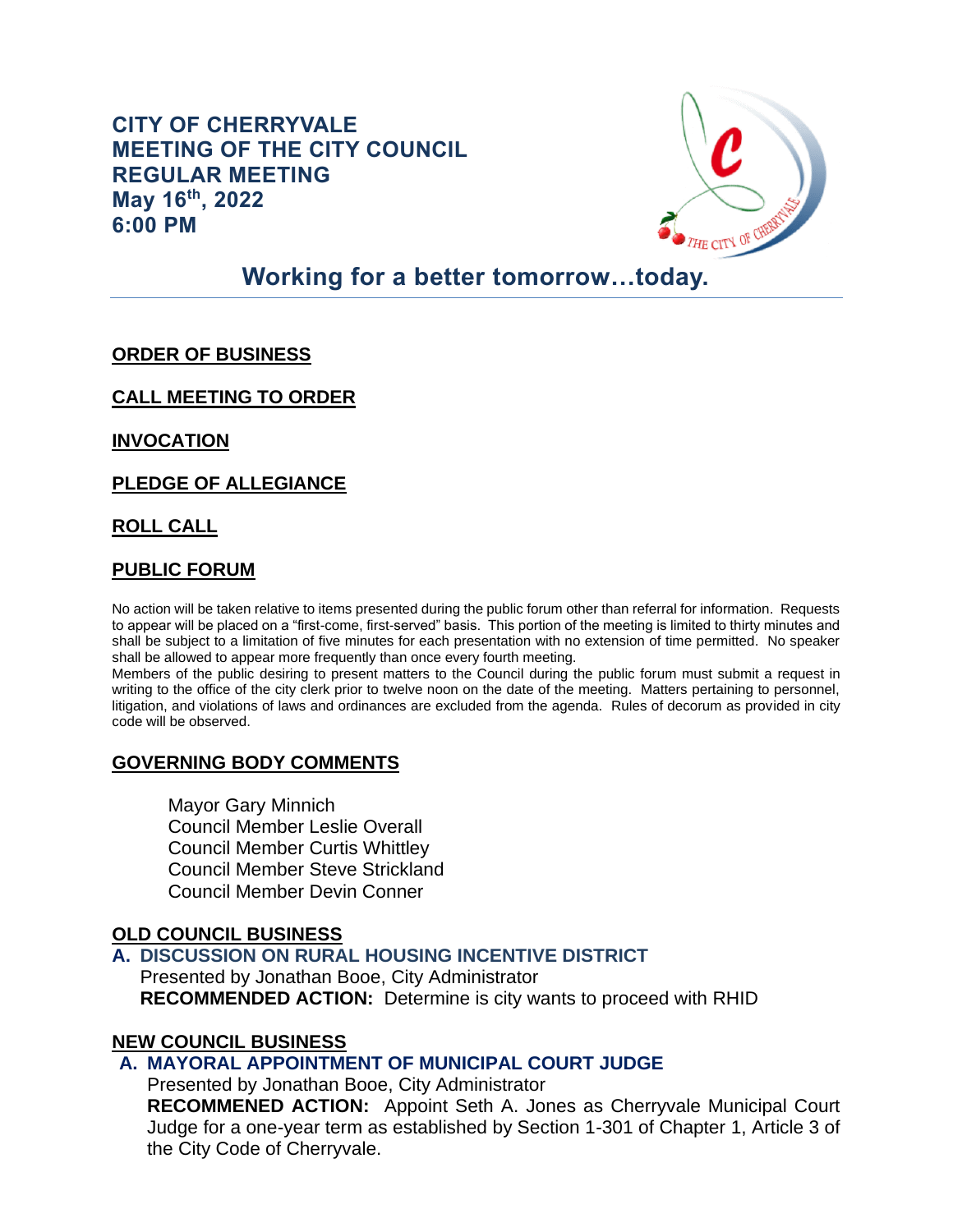# **B. MAYORAL APPOINTMENT OF CITY ATTORNEY**

Presented by Jonathan Booe, City Administrator **RECOMMENDED ACTION:** Appoint Emert, Chubb, & Gettler as City Attorney for a two-year term.

#### **EXECUTIVE SESSION (NON-ELECTED PERSONNEL)**

**RECOMMENDED ACTION:** Enter executive session in order to discuss confidential information relating to personnel matters of non-elected personnel pursuant to K.S.A. 75-4319 (1) to include the City Administrator for period of 15 minutes

# **C. MAYORAL APPOINTMENT OF CITY CLERK**

Presented by Jonathan Booe, City Administrator **RECOMMENDED ACTION:** Appoint Karen Davis as City Clerk for a two-year term.

### **D. MAYORAL APPOINTMENT OF POLICE CHIEF**

Presented by Jonathan Booe, City Administrator **RECOMMENDED ACTION:** Appoint Jimmy Holt as Police Chief for a two-year term.

#### **E. MAYORAL APPOINTMENT OF FIRE CHIEF/EMS DIRECTOR**

Presented by Jonathan Booe, City Administrator **RECOMMENDED ACTION:** Appoint Joe Rexwinkle as Fire Chief/EMS Director for a two-year term.

# **F. MAYORAL APPOINTMENT OF DIRECTOR OF PUBLIC WORKS**

Presented by Jonathan Booe, City Administrator **RECOMMENDED ACTION:** Appoint Mike Passauer as Public Works Director for a two-year term.

### **G. CONSENT AGENDA**

Presented by Gary Minnich, Mayor

**RECOMMENDED ACTION:** Approve the consent agenda as presented:

1. Appropriations and Payroll Ord. No. 22-05-13: **\$ 115,094.45**

- a. Approval of Purchases over \$5,000
	- i. People's State Bank (Payroll Taxes) \$ 8,203.24
	- ii. KPERS (Retirement) \$ 5,438.14

- iii. Green Environmental (Trash Service) \$16,894.74
- iv. Evergy ( Electric) \$ 6,013.47
	-
- v. Public Wholesale Water (Treated Water) \$ 27,375.00
- 2. Approval of the minutes from the May 2, 2022 regular meeting
- 3. Approve appointment of Jim Hattan to the Cherryvale Housing Authority Board
- 4. Approve appointment of Savana Debo to the Cherryvale Library Board

### **DEPARTMENT HEAD REPORTS**

- 1. City Administrator, Jonathan Booe
- 2. City Clerk, Karen Davis
- 3. Fire/EMS Chief, Joe Rexwinkle
- 4. Police Chief, Jimmy Holt
- 5. Public Works Director, Mike Passauer